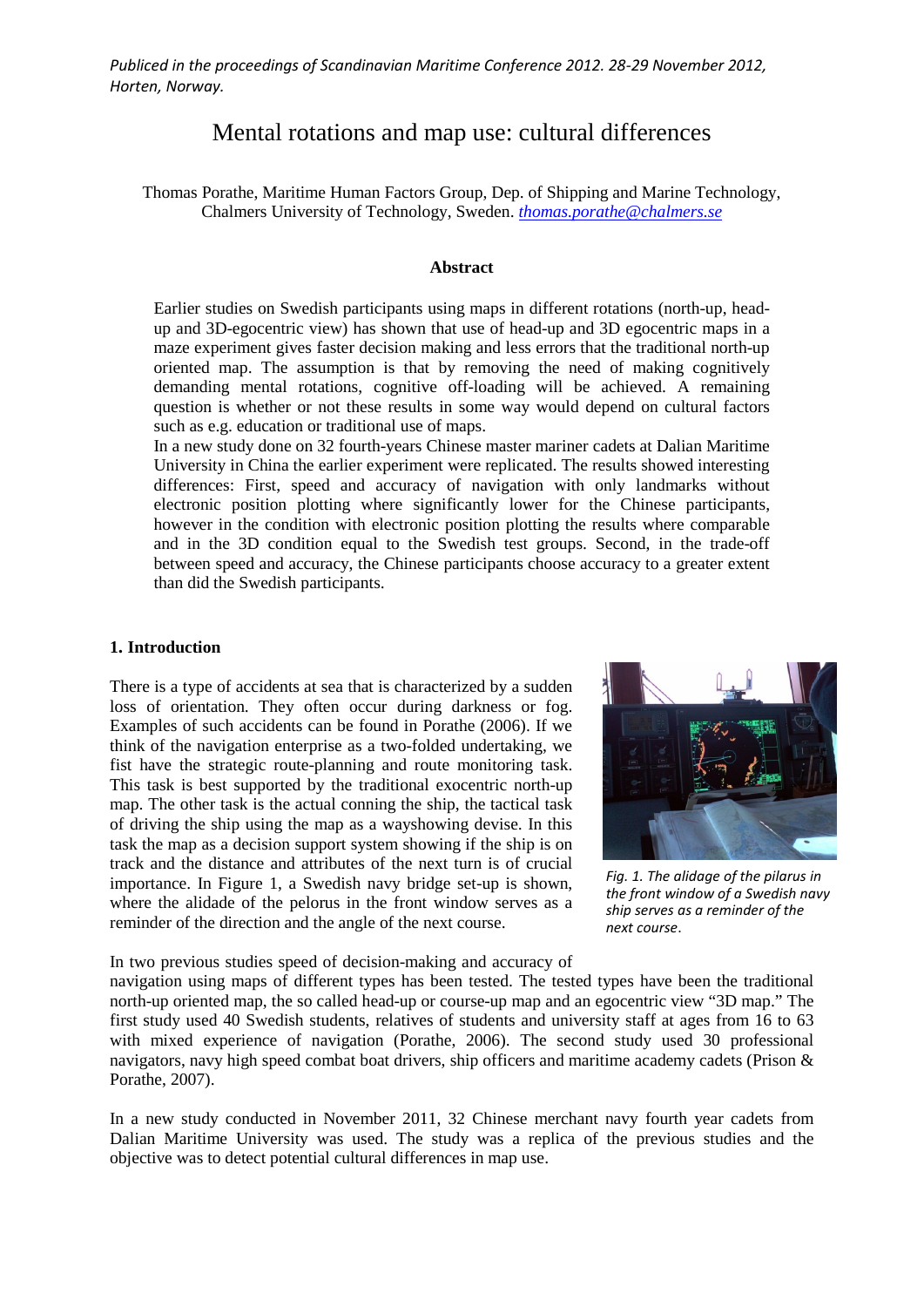## **2. Method**

## *The maze*

A 6 meter by 6 meter square was drawn on the floor of a large room. The space was divided into a grid of 10 by 10 grid squares. In this grid a maze was constructed by defining the 100 squares as either Go och NoGo squares. Neighboring Go squares formed a winding path through the maze. This was the "track" of the experiment. A chair, some boxes and a paper tube acted as landmarks to aid navigation. Four different tracks, but equally long and with an equal amount of turns, was designed. One of them can be seen in Figure 2.



*Fig. 2. The experimental design: a 6m by 6m area with four navigational aids and the author driving the cart. The four map types displayed on the lap top screen at this very instant can be seen at the bottom of the Figure.*

# *The tested map types*

The different map types for one of the tracks in the experiment can be seen in the bottom part of Figure 2. Through the NoGo area (red/dark brown squares) the track winded (yellow/light brown squares). In all four map designs the length and the number of turns of the channel was about the same. The landmarks were depicted on the maps as well. For each of the four map designs one 2-D map and one 3-D model was constructed.

Four different map types were tested in the experiment (see bottom part of Figure 2):

A. The north-up map. A static exocentric 2-D map was displayed on the screen of the laptop computer fitted on the cart. The map was oriented with north up, but during the experiment the "north" direction in the room was changed for each of the four track designs. The location and heading of the cart was visualized on the screen by a moving green arrow.

B. The head-up map. A dynamic exocentric 2-D map which could translate and rotate on the screen so that the forward direction always was up on the map. The position of the cart was depicted by a static green arrow in the lower center of the screen.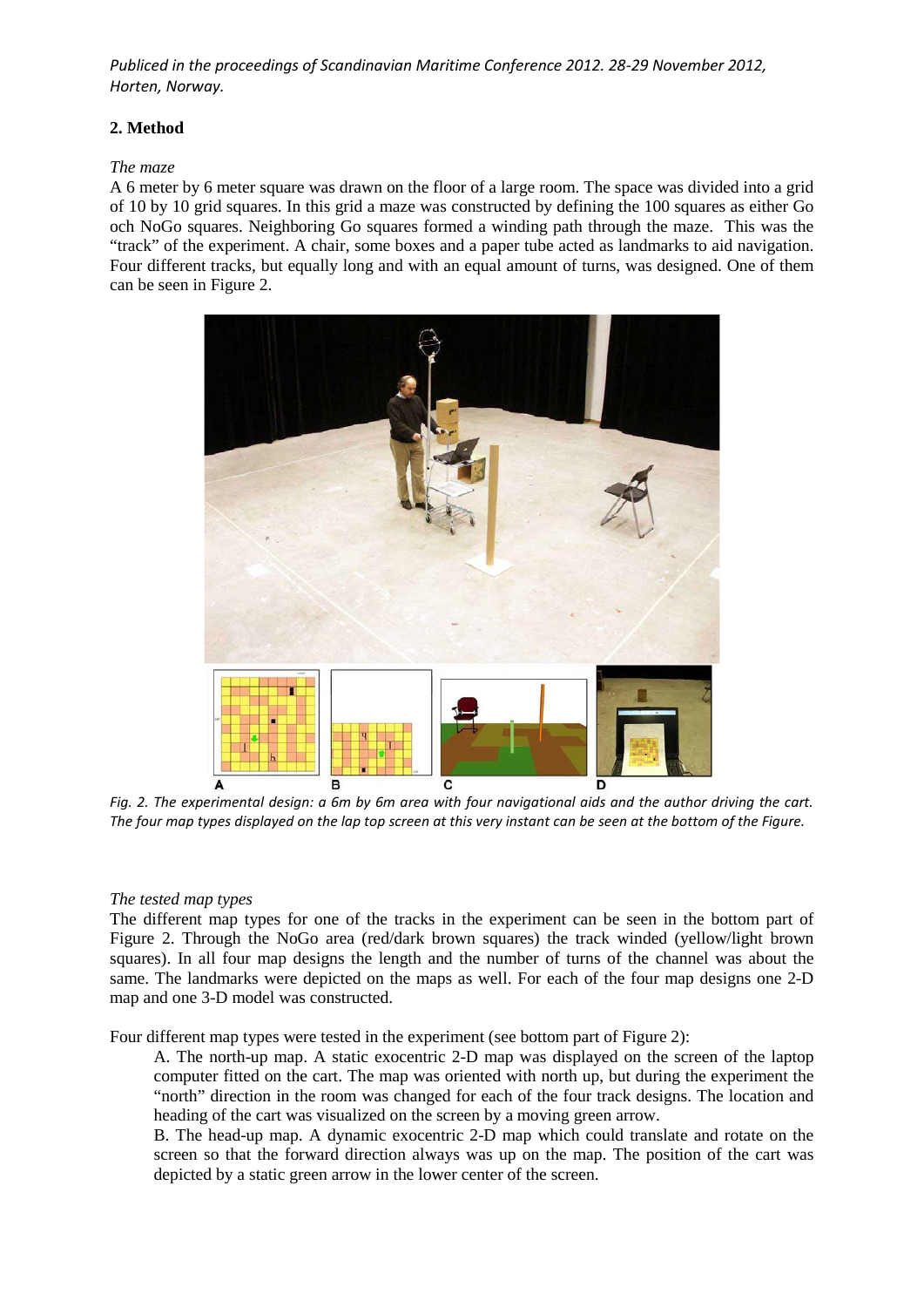C. The 3-D map. A static 3-D model of the track. A moving green pole marked the position of the cart. The virtual camera supposedly hung on top of and behind the subject pushing the cart showing the egocentric view.

D. The paper map. A print-out of the exocentric 2-D map. The subjects held the paper map in their hand while pushing the cart with the other. The could use it head-up or north-up as they wished. The screen was black.

#### *The vehicle*

The cart used in the experiment covered a ground plane of 0.45m by 0.38m. All four of its wheels could rotate, making the cart easy to maneuver. The cart had a shelf on which a laptop computer was placed. The computer ran on batteries so no cords were attached to the cart during the experiment. The computer was fitted with a custom-made real-time 3-D software application that was used to show the 3-D egocentric maps, the 2-D exocentric north-up and head-up maps. This application also monitored the movement of the cart and logged time it took for the subject to finish each track and the number of "groundings" made by the subjects (the cart entering into the red squares).

The coordinates of the cart (x, y and heading) was sent from an infrared tracking system by wireless LAN and received by the laptop to mimic a GPS system. The uncertainty of the system setup was less than 0.02m. The update frequency of the tracking system was 50 Hz.

#### *Test subjects*

Study 1: 45 subjects were volunteers from a population of available students, teachers and personal at Mälardalen University (MDU); 24 male and 21 female, ages 16 to 63.

Study 2: 30 male subjects of age 22 to 54. 18 were navy officers with experience of high-speed combat craft navigation, 6 of the test subjects were experienced bridge officers from the merchant navy and 6 were fourth year cadets from the maritime academy at Chalmers University of Technology (CTH).

Study 3: 32 fourth year cadets from the maritime academy at Dalian Maritime University (DMU) in China. Age 20-24.

#### *Experimental set-up*

Each subject drove the cart four times through the four different track designs. The order of these designs was always the same. For each time they used a different map type. The order of the map types was balanced using a Latin square design to as much as possible prevent learning effects to influence the results. So one subject might start out with the egocentric 3-D display on track 1 and the next subject might start out with the paper map on the same track.

#### *Efficiency scores*

The test subjects were instructed that the purpose was to drive the cart though the track "*as fast as possible with as few errors as possible"* (entering into the red areas on the map). It was explained to the subjects that this was no competition; the experiment was to test the efficiency of different maps, not the skills of the participants. They should pick a strategy (from quick and sloppy to slow and careful) that they felt comfortable with and try to stick to that same strategy throughout the experiment. Then they were guided through a practice session. When the subject felt ready, the experiment started.

## *Self-ranking of ease of use*

After the sessions a short interview took place. The subjects were asked about their previous navigation experience and they were asked to fill in a ranking form where they ranked the four map types after ease of use from 1 to 4 where a 1 meant the easiest and a 4 the hardest map type to use.

#### *Translations into Chinese*

In the Chinese study all instructions where translated to Chinese to ensure that the understanding as much as possible was the same. Eight English proficient Chinese master students from the Interaction Design master's program at Dalian Maritime University helped with the setup of the experiment, with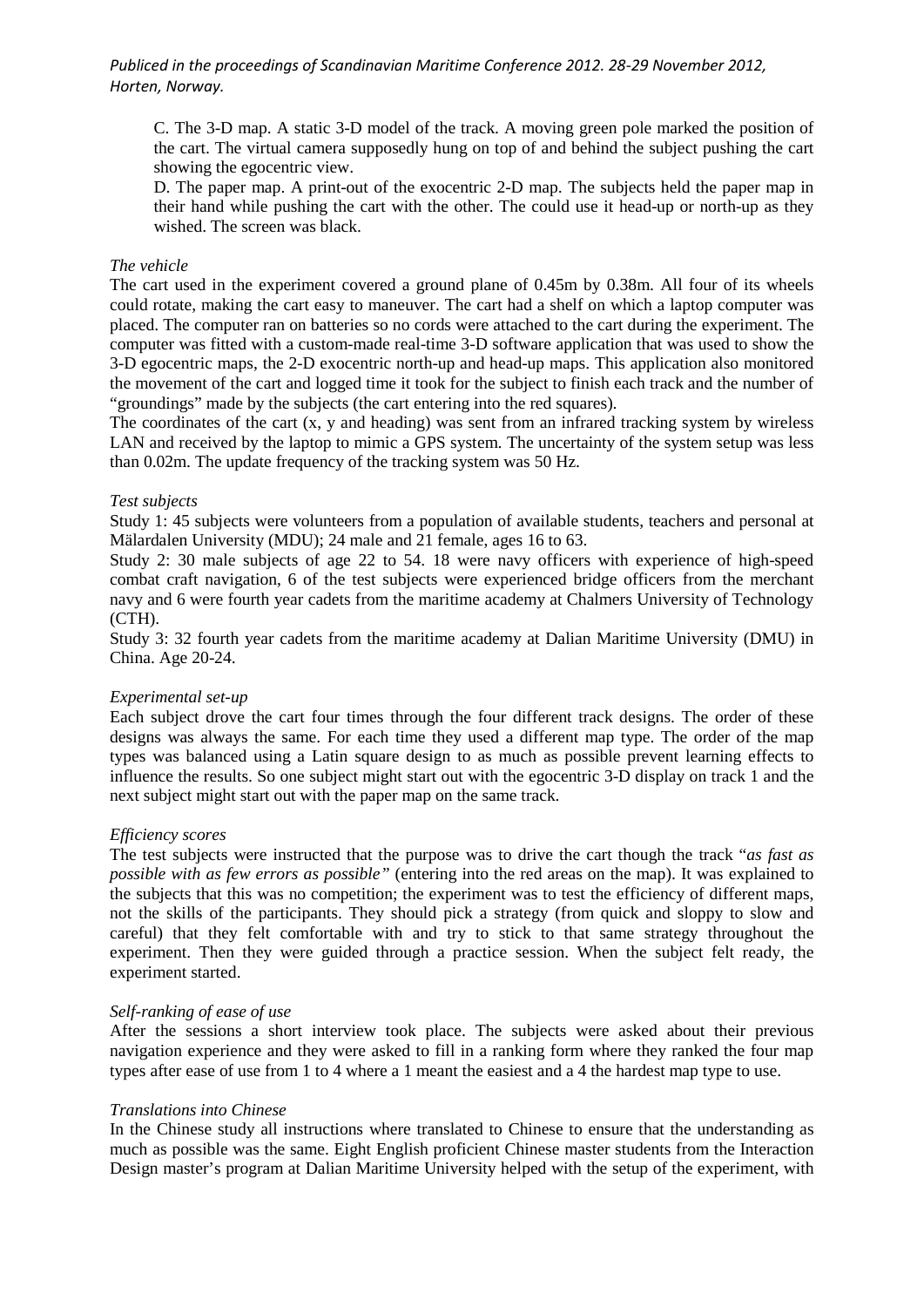translation and with dong the instruction and interviews in Chinese and afterwards translating them back to English.

## **3. Results**

The result of the two earlier studies has been published elsewhere and the details of those can be found in Porathe, 2006 and Prison & Porathe, 2007. The result of the Chinese study is for the first time published here.

#### *Efficiency scores*

If we start with looking at the merged results from all three studies 2006-2011 for the two parameters, time-on-track and number of errors, we see that the condition with no on-screen positioning and only a paper map is the one which generates the longest time-on-track, and the greatest number of errors (268 seconds in mean and 9.2 errors).



Among the electronic map conditions, the north-up map is also the slowest and most error prone (182 seconds and 3.2 errors). The head-up condition is somewhat more effective with 157 seconds and 2.8 errors. In this study the 3D egocentric condition is the one generating the fastest time-on-track with 127 seconds and fewest errors with a mere 1.7 errors. All differences are statistically significant except the error difference between north-up and head-up conditions.

In the two diagrams in Figure 4 and 5 the result from the three studies are split up with the three different groups side by side. The yellow bars (leftmost in each column) represents results from the 2006 Swedish study with amateur navigators at Malardalen University, the green bars (middle in each column) represents the results from the 2007 Swedish study with expert navigators at Chalmers maritime academy and the blue bars (rightmost in each column) represents the results from the 2011 Chinese study with expert navigators at Dalian Maritime University.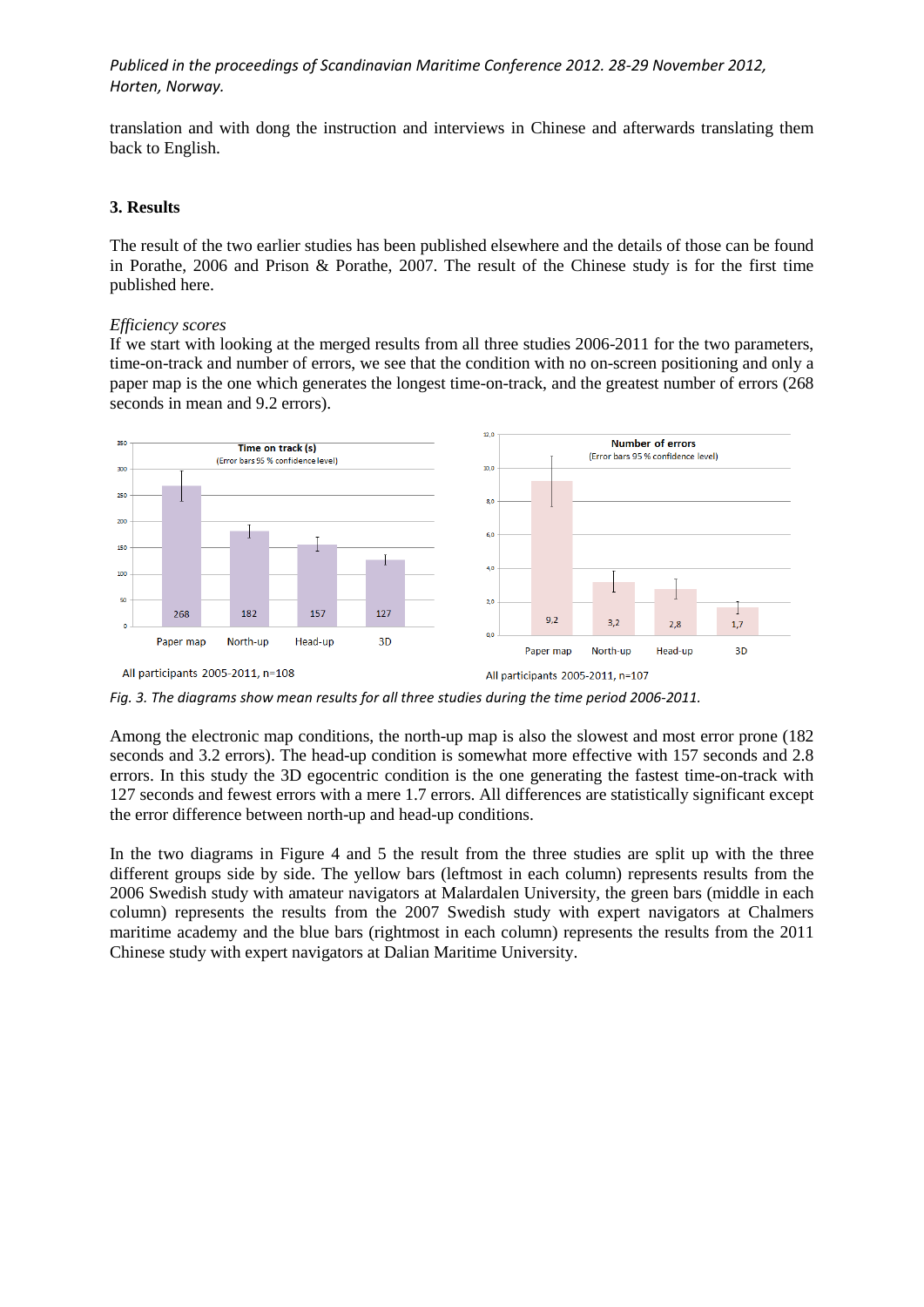

*Fig. 4. The diagrams show mean time-on-track for all three studies during the time period 2006-2011.*



*Fig. 5. The diagrams show mean errors for all three studies during the time period 2006-2011.*

All Figures are also presented in Table 1 below using standard deviation (SD) as measure of variance instead of 95 % confidence level as in the diagrams. The result of the analysis of variance (ANOVA) is also presented in the table. As can be seen there is a significant effect of the group variable (MDU, CTH and DMU) except for errors in the head-up and 3D conditions.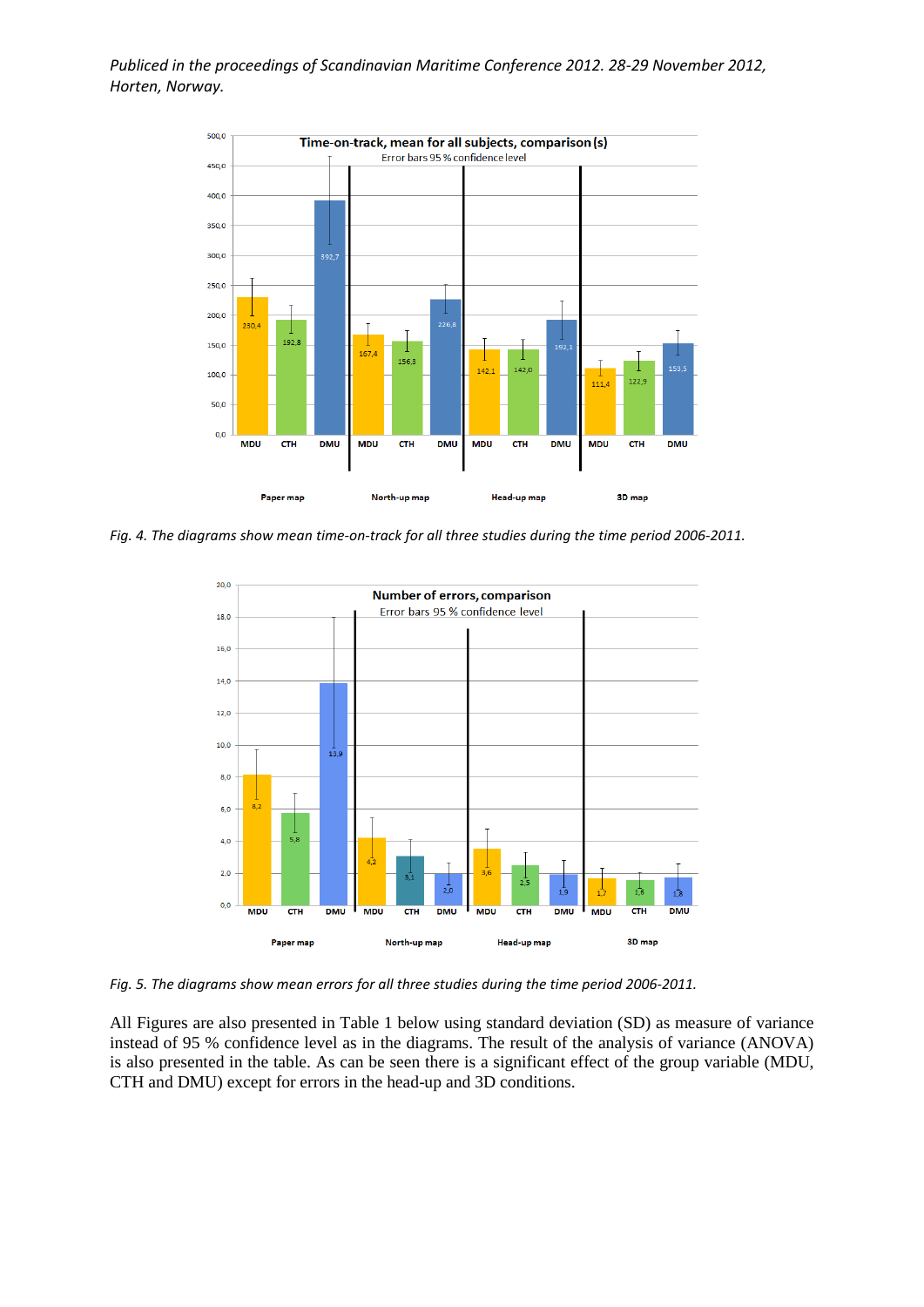|               | Mean time on track (seconds) |          |          |          | Mean number of errors |          |          |          |
|---------------|------------------------------|----------|----------|----------|-----------------------|----------|----------|----------|
| <b>Groups</b> | Paper (SD)                   | NU (SD)  | HU (SD)  | 3D (SD)  | Paper (SD)            | NU (SD)  | HU (SD)  | 3D (SD)  |
| <b>MDU</b>    | 230 (105)                    | 167 (60) | 142 (61) | 111 (42) | 8.2(5.1)              | 4.2(4.1) | 3.6(3.9) | 1.7(2.1) |
| <b>CTH</b>    | 193 (61)                     | 156 (48) | 142 (44) | 122 (43) | 5.8(3.3)              | 3.1(2.8) | 2.5(2.1) | 1.6(1.4) |
| <b>DMU</b>    | 393 (205)                    | 227(67)  | 192 (88) | 153 (57) | 13.9(11.3)            | 2.0(1.9) | 1.9(2.3) | 1.8(2.3) |
| <b>All</b>    | 268 (158)                    | 182 (66) | 157 (70) | 127 (50) | 9.2(7.9)              | 3.2(3.3) | 2.8(3.1) | 1.7(2.0) |

## **Tabel 1. Tabular presentation of data in Figures 4 and 5.**

Table 2 presents the results of a two factor ANOVA showing significant effects of map types on both the time and error variables. The analyses also show a significant effect of the group variable (MDU, CTH and DMU) on both time and error. The analysis also shows a significant interaction effect between the group and the map type variables.

| Tabel 2. Results from significance test of interactions (two factor analysis of variance) |  |  |  |  |
|-------------------------------------------------------------------------------------------|--|--|--|--|
|-------------------------------------------------------------------------------------------|--|--|--|--|

|               |    | <b>Time</b> |                |                            | Error  |                |                            |  |
|---------------|----|-------------|----------------|----------------------------|--------|----------------|----------------------------|--|
|               | df |             | Sig. (P value) | <b>Partial Eta Squared</b> | F      | Sig. (P value) | <b>Partial Eta Squared</b> |  |
| <b>Groups</b> |    | 40.557      | < 0.0001       | 0.163                      | 4,745  | 0.0092         | 0.023                      |  |
| <b>Maps</b>   |    | 53.703      | < 0.0001       | 0.279                      | 64,530 | < 0.0001       | 0.320                      |  |
| Group*Map     | 6  | 5.130       | < 0.0001       | 0.069                      | 9,302  | < 0.0001       | 0.119                      |  |

The test results presented in Table 2 shows that there is an overall significant difference between the groups in the study. Post hoc tests show that there in some cases is no significant difference between for instance the error rate of the three groups in the 3D condition (see Figure 5). But these cases can be approximately identified considering the error bars in the diagrams in Figure 4 and 5.

## *Self-ranking of ease-of-use*

The results from the self-ranking of ease-of-use are presented below. Each participant ranked the four map types from 1 to 4 where 1 was the easiest and 4 the most difficult map type to use for the task. For each map type the mean score was calculated and is below presented along a line where easy is to the left and difficult to the right. The results from all three groups conforms, the 3D map was considered the easiest, then the head-up map and the north-up map. With the paper map considered as the most difficult (see Figure 6).



*Fig. 6.The results from the self-ranking of ease-of-use. The numbers are an index where 1 means the easiest and 4 the hardest map type to use.*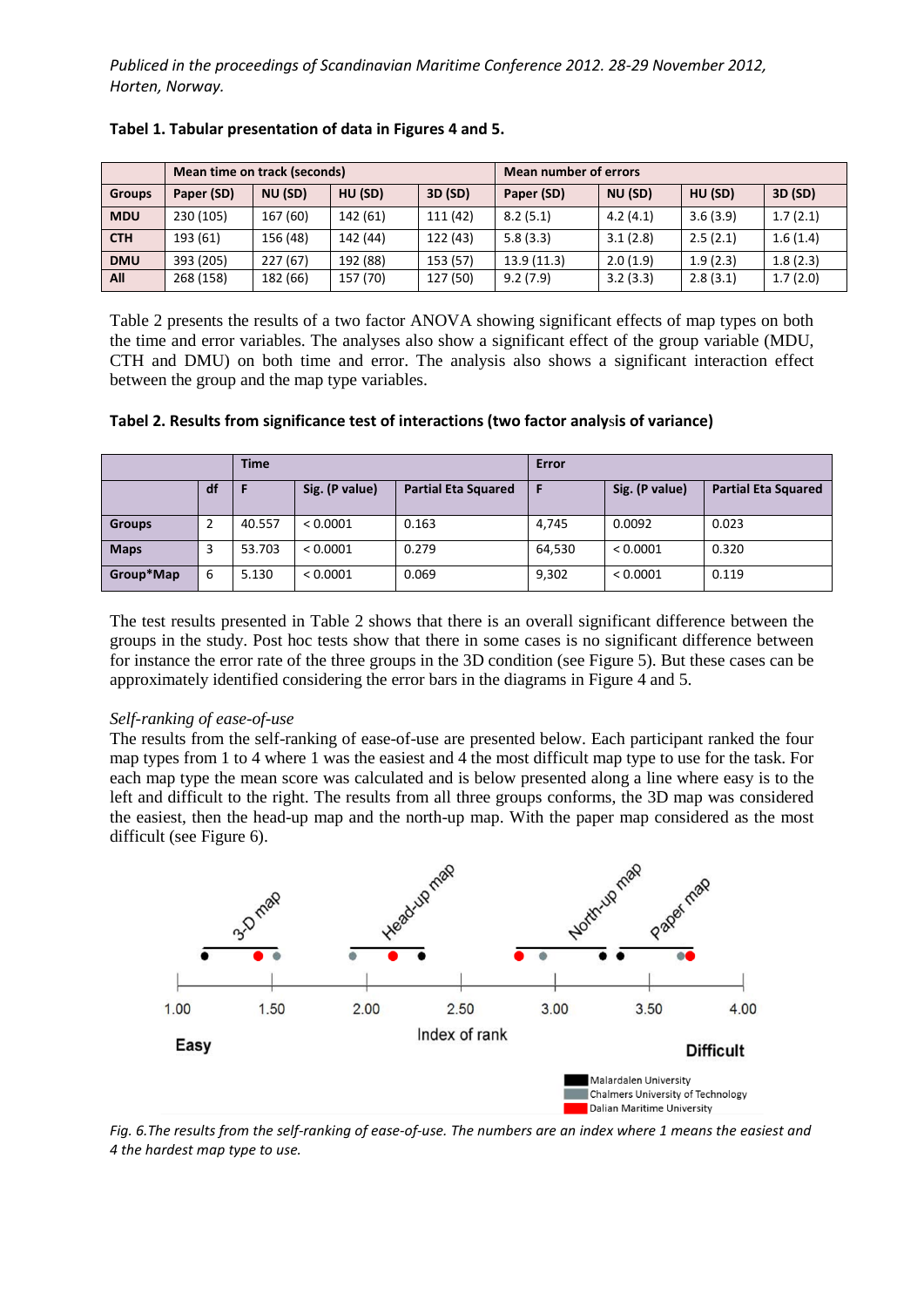#### **4. Discussion**

When observing the participants driving in the maze it becomes clear that the time difference is due to the confidence in which they made each turn, whether it should be to the left or to the right. The most mistakes and errors occurred when going "down" (or "south") on a north-up oriented map. In this case a left direction on the map was a right direction in the world. The mental rotation needed to use the map as a wayshowing devise resulted in a very high work load and when probing the participants by asking questions we got no answers when they used the north-up conditions (paper map and north-up map). In the 3D condition participants had no problems talking and navigating at the same time.

It was obvious from the first two Swedish studies that speed and accuracy increased when the participants did not need to use mental rotations to use the map. The head-up orientation was faster with fewer errors than the north-up and the 3D egocentric view was the fastest and the least error prone.

Comparing the results between the Swedish amateurs in the first study with the professional navigators in the second study shows that the professionals handled the traditional north-up orientation that they were trained on better than the amateurs, but the differences between the groups ceased with the 3D view suggesting that with this kind of wayshowing aid the need for training became less important.

#### *Cultural differences*

Comparing the results from the two Swedish studies with the Chinese study we see that the overall trend is the same. Paper map without positioning is the most difficult, and then north-up, head-up and 3D being the fastest. There are two significant differences however. The first difference that strikes is the long times it takes for the Chinese students to navigate through the maze using only a paper map. In this condition the participants must infer their position in the maze by comparing bearings to the four landmarks. For the Chinese cadets this took longer time and generated more errors than for the participants in the earlier studies. One explanation to this difference could be educational background; differences in the school curriculum in Sweden and China. The paper map condition particularly taxes some basic navigational skills that are taught to school children in Sweden in the sport of orienteering where competitors try and find *controls* hidden in a wood. These places are beforehand marked on a map and the task is to find them as quick as possible using the map and landmarks in the nature. Any comparative type of map training is not given to Chinese school children, according to discussions had with the Chinese researcher group at Dalian Maritime University.

The other noticeable difference is the low and even results on number-of-errors in all three electronic map conditions for the Chinese participants. In mean the Chinese participants had only two errors on north-up, head-up and 3D. We can still see that it is harder to reach this high accuracy rate in north-up compared to e.g. 3D because there is a penalty in lower speed. But while the Swedish participants balanced the speed accuracy trade-off, the Chinese participants concentrated on making fewer errors.

It is interesting in these studies to see how the balance in the trade-off between speed and accuracy is handled. Hollnagel (2009) calls this ETTTO – the Efficiency-Thoroughness Trade-Off. The task in this study is an example of a *double-bind* ("go as fast as possible with as few errors as possible"). When people are faced with a task where two goals cannot be satisfied at the same time they usually try to find a strategy of balancing speed and accuracy. The Chinese participants in this study seem to have a different strategy when it comes to this trade-off, putting greater emphasis on accuracy than on speed. Hollnagel has an interesting discussion about *tractable* and *intractable* societies and organizations in the book mentioned above. This could be a possible explanation.

In this driving task the results suggests that the differences in training (as between the Swedish amateurs and professionals) and culture (as between the Swedish and the Chinese groups) gets smaller as the demand for cognitively taxing mental rotations lessens. In the 3D condition the differences in